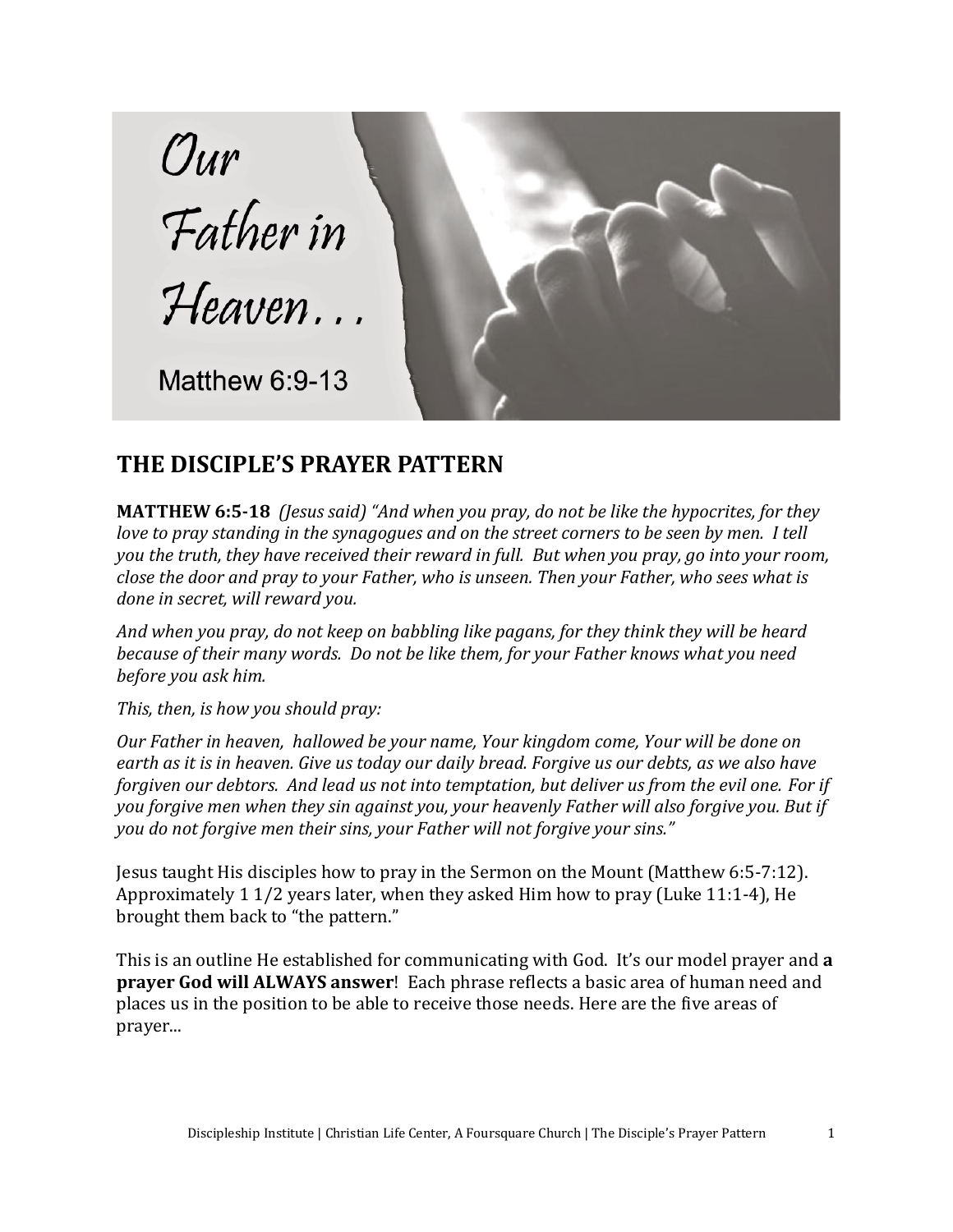1. BEGIN WITH PRAISE - *Our Father in heaven, hallowed be Your name,...*

"To hallow" means to admire, respect, acknowledge as being set apart. The word "name" gives the meaning of character or authority.

PRAYER…

Begin prayer by praising Him through the Old and New Testament Names of God (Exodus 3:13-15)...

- Elohim (God, Genesis 1 and many other places) Praise Him as our Creator, covenant God.
- Jehovah (Found in many places and written as LORD) He is the God of Holiness, Righteousness and Love.
- El-Shaddai (The Mighty God Genesis 17:1-2, 28:3, 35:11. and more) Praise Him as our Source of Life.
- El Elyon (The Most High God Genesis 14:22; Daniel 4:34-35) Praise Him as our King of Kings and Lord of Lords.
- Adonai (Lord, Master Genesis 15:1-8; Daniel 9:3-19; Malachi 1:6 ) Praise Him for being our Perfect Master.
- El Olam (The Everlasting God Genesis 21:33) Praise Him because He does not change.
- Jehovah-Jireh (The Lord our Provider Genesis 22:1-9) Praise Him because He sees and provides.
- Jehovah-Rophe (The Lord our Healer Genesis 15:22-27) Praise Him for His healing power.
- Jehovah-Nissi (The LORD our Banner Exodus 17:8-16) Praise Him for our victory over every work of the devil.
- Jehovah-M'Kaddesh (The LORD our Sanctifier Leviticus 20:8) Praise Him for changing us into His likeness.
- Jehovah-Shalom (The Lord our Peace Judges 6:1-24 Praise Him because He is the God of Peace.
- Jehovah-Tsidkenu (The Lord our Righteousness Jeremiah 23:5-6) Praise Him for making us right before Him.
- Jehovah-Rohi (The LORD our Shepherd Psalm 23) Praise Him for His tender, Shepherding care.
- Jehovah-Shammah (The LORD is There Ezekiel 48:35) Praise Him for His abiding and faithful Presence.
- 2. ESTABLISH GOD'S PRIORITIES *Your kingdom come, Your will be done on earth as it is in Heaven.*

As our Savior, He is also our absolute Lord and Master and King of an eternal Kingdom and we are His Kingdom people with all the responsibilities and benefits.